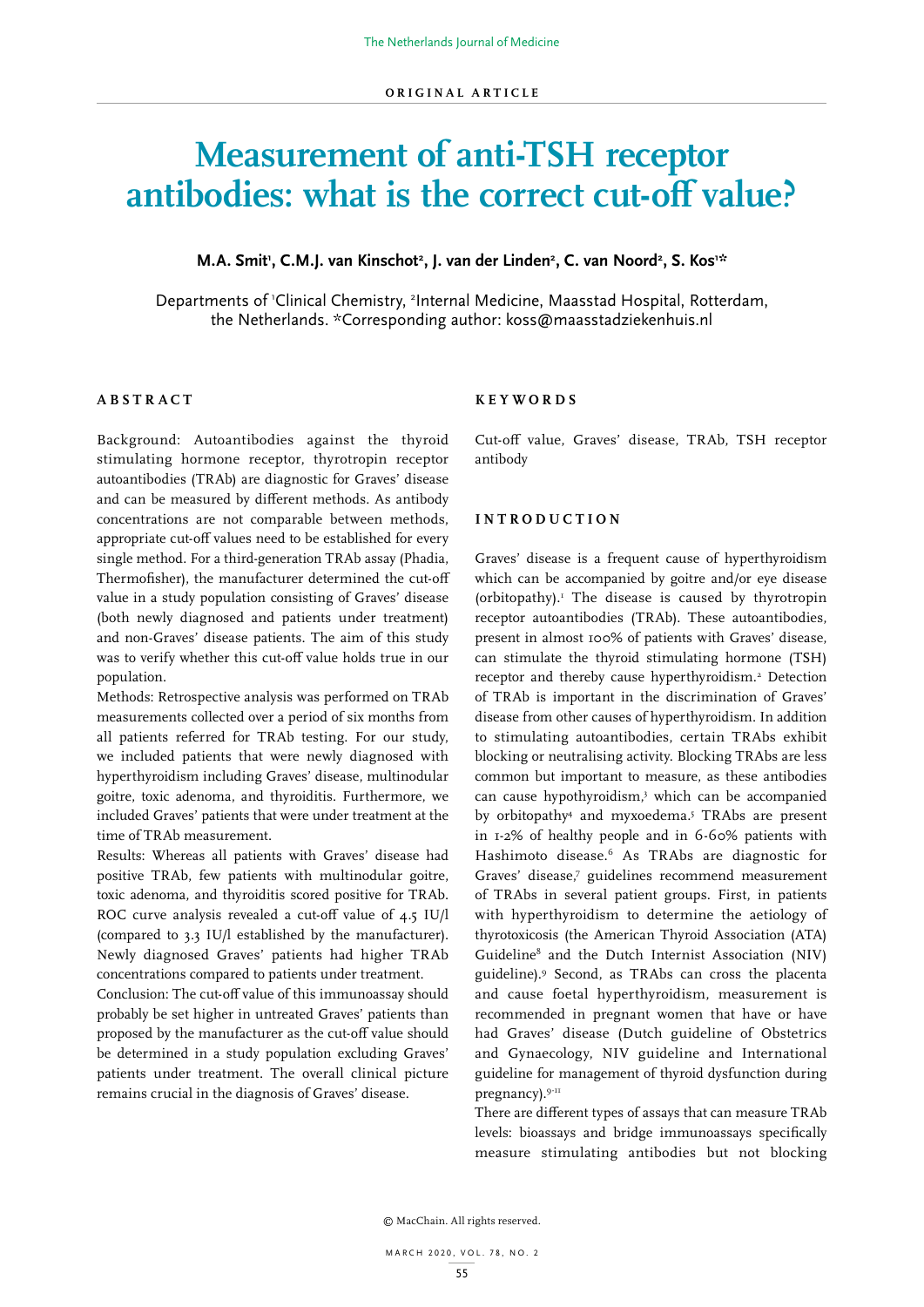antibodies, whereas competitive immunoassays cannot discriminate between stimulating and blocking antibodies. The latter are the most widely used within laboratories. Of note, even within this assay group, several rounds of optimisation in assay design have taken place, resulting in different assay generations that are incomparable in their measurement (for a complete description and overview see figure 1). Furthermore, as TRAb assays are not standardised (i.e., may be calibrated against different internationally recognised reference materials and/or differ methodologically), concentrations from assays of different companies are not easily comparable.<sup>12,13</sup> Overall, due to several reasons, different assays are not comparable and therefore, clinically relevant cut-off values must be established for every method separately.

Recently, a third-generation fully-automated competitive immunoassay (Thermofisher, Phadia, Sweden) was introduced in our laboratory. This assay has been calibrated against the most recent reference standard (World Health Organization (WHO) standard 08/204). The manufacturer determined the cut-off value in an internal study  $(n = 400,$  including patients with Graves' disease, Hashimoto's thyroiditis, non-autoimmune thyroid diseases, and a variety of non-thyroid diseases).<sup>14</sup> The group of Graves' patients consisted of a mixture of patients that were newly diagnosed and patients that were under treatment. However, upon treatment with anti-thyroid drugs or surgery, TRAb concentration can decline. For example, after one year of anti-thyroid drug treatment, approximately 60% of the treated patients are negative for TRAb measurement.14 Treatment with RAI ultimately also leads to a decrease in TRAb concentration, although RAI can lead, in the first year, to an initial increase.<sup>15,16</sup>

In this study, the aim was to verify that the cut-off value established by the manufacturer also holds true in our population. Additionally, the aim was to study the influence of including treated Graves' disease patients in the determination of the cut-off value, since TRAb measurement is primarily used for diagnostic purpose, and the cut-off value could be influenced by patients treated.

**Figure 1.** *Overview of different generations of competitive immunoassays and the bridge assay. In a first-generation immunoassay, autoantibodies in the patient's serum compete with either porcine thyroid membrane or recombinant TSH receptor. Important to note, is that this assay is in solution, making it impossible to wash. In a second-generation assay, autoantibodies in patient's serum can bind the recombinant TSH receptor bound to a capture membrane. The autoantibodies compete with recombinantly labelled TSH. The difference in a third-generation assay is that the autoantibodies compete with a recombinant monoclonal antibody against the TSH receptor. In a bridge assay, a chimeric recombinant TSH receptor that contains only the binding part where the stimulating autoantibodies can bind, is bound to a capture membrane. A labelled recombinant TSH receptor can be used as detection.*



TRAb = autoantibodies against TSH receptor; TSHR = TSH receptor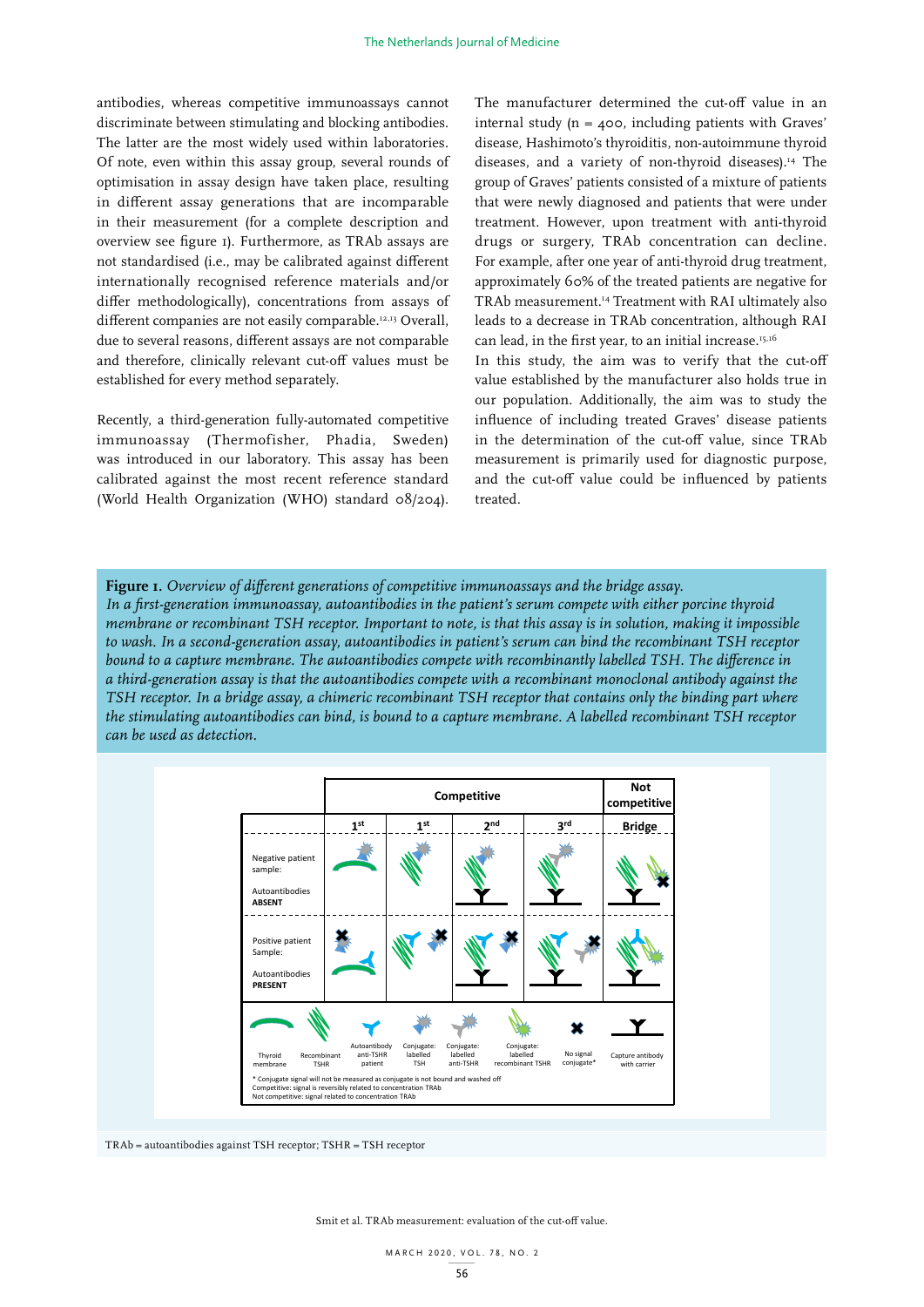## **MATERIALS AND METHODS**

# **Patients**

Samples used for retrospective analyses were from all patients referred for TRAb testing from February to April 2018 and November 2018 to January 2019 from two hospitals (Maasstad Hospital, Rotterdam and Spijkenisse Medical Centre, Spijkenisse, both in the Netherlands). For our study, we included patients that were newly diagnosed for the most frequent causes of hyperthyroidism and who fulfilled the following criteria: age > 18 years, not pregnant, seen by an internist, and no medical history of Graves' disease. These 61 patients consisted of 28 patients with Graves' disease, 15 with multinodular goitre or toxic adenoma, and 18 with thyroiditis. In addition, we included Graves' patients that were under treatment with antithyroid drugs at the time of TRAb measurement. Treatment was either monotherapy thiamazole or in combination with thyroid hormone (the so-called block and replace therapy). Graves' disease was diagnosed according to both the NIV guideline<sup>9</sup> and the comparable American guideline.<sup>8</sup> More specifically, the diagnosis was based on the presence of (subclinical) hyperthyroidism, with clinical context including presence of orbitopathy and diffuse uptake as seen with 99mTc scintigraphy, or diffuse enlargement of the thyroid by ultrasound. The criteria for Graves' disease were presence of (subclinical) hyperthyroidism, clinical symptoms fitting Graves' disease, and positive TRAb. Of note, as the aim of this study was to determine the cut-off value for the TRAb assay; 6/7 patients with TRAb concentrations below 6 IU/l had, in addition to (subclinical) hyperthyroidism, scintigraphy results resembling Graves' disease. In one patient with TRAb concentration of 4.5 IU/l, radiography was not performed. This patient was diagnosed with Graves' disease because clinical follow-up of treatment matched Graves' disease, the typical age (30 years), and absence of palpable nodes in the thyroid. The study was approved by the local medical ethical committee.

#### **Methods**

Samples were measured with a third-generation competitive immunoassay: EliA-anti-TSH-R well (Thermofisher Scientific, Phadia, Sweden). The method is based on the competition of the autoantibody with a monoclonal antibody against the TSH receptor labelled with beta-galactosidase. This method is standardised against the most recent WHO standard 08/204. According to the manufacturer, the interval of 2.9-3.3 IU/l is referred to as grey zone area and a concentration above 3.3 IU/l is considered positive. The total coefficient of variance (CV) was established by determination of the within run and between run CV of three samples with different

concentrations of TRAb. The within run resembles the analytical variation based on multiple measurements of the same sample within one run. The between run variation resembles the analytical variation of the same sample measured on different days. Between run and within run CV were calculated by duplicate measurements of the same sample in 10 different runs on five different days using a common laboratory procedure protocol for the determination of random error using the EP evaluator version 12 software (Data Innovations LLC, South Burlington, VT, USA).

## **Statistical analysis**

The distribution of TRAb results showed non-Gaussian distribution, therefore the results are presented as median and interquartile range. In order to determine the optimal cut-off value, receiver operating characteristics (ROC) curve analysis was performed with EP evaluator version 12 software. This analysis revealed the percent efficiency: the percent of all results that are classified correctly (the true positives and true negatives). The optimal cut-off value was determined as the cut-off value with maximal percent efficiency.

## **RESULTS**

#### **Description of the population**

Characteristics of the different study groups are summarised in table 1. The whole patient group consisted of more women  $(85\%, n = 63)$  than men  $(15\%, n = 11)$ . All patients with Graves' disease were women.

Patients with Graves' disease presented with hyperthyroidism, as observed by median concentrations of TSH and FT4, whereas the TSH and FT4 median concentrations in patients treated for Graves' disease resembled normal thyroid function tests. Almost all (14/15) newly diagnosed Graves' patients had either ultrasound or thyroid scintigraphy results compatible with Graves' disease. Of note, one patient did not show signs of Graves' disease on ultrasound, and scintigraphy was not performed. Although Graves' disease is not always detected by ultrasound, it is the overall clinical picture that the clinician considers to determine a diagnosis; this patient was diagnosed with Graves' disease because of the presence of orbitopathy. As expected, the median concentration of TRAb was higher in newly diagnosed patients compared to patients under treatment (median TRAb 9.9 IU/l compared to 4.8 IU/l, respectively).

Patients with multinodular goitre and thyroiditis presented with subclinical hyperthyroidism (median TSH for both  $<$  0.06 mU/l, median FT<sub>4</sub> in normal range). Both groups had negative (< 2.9, based on cut-off value of manufacturer)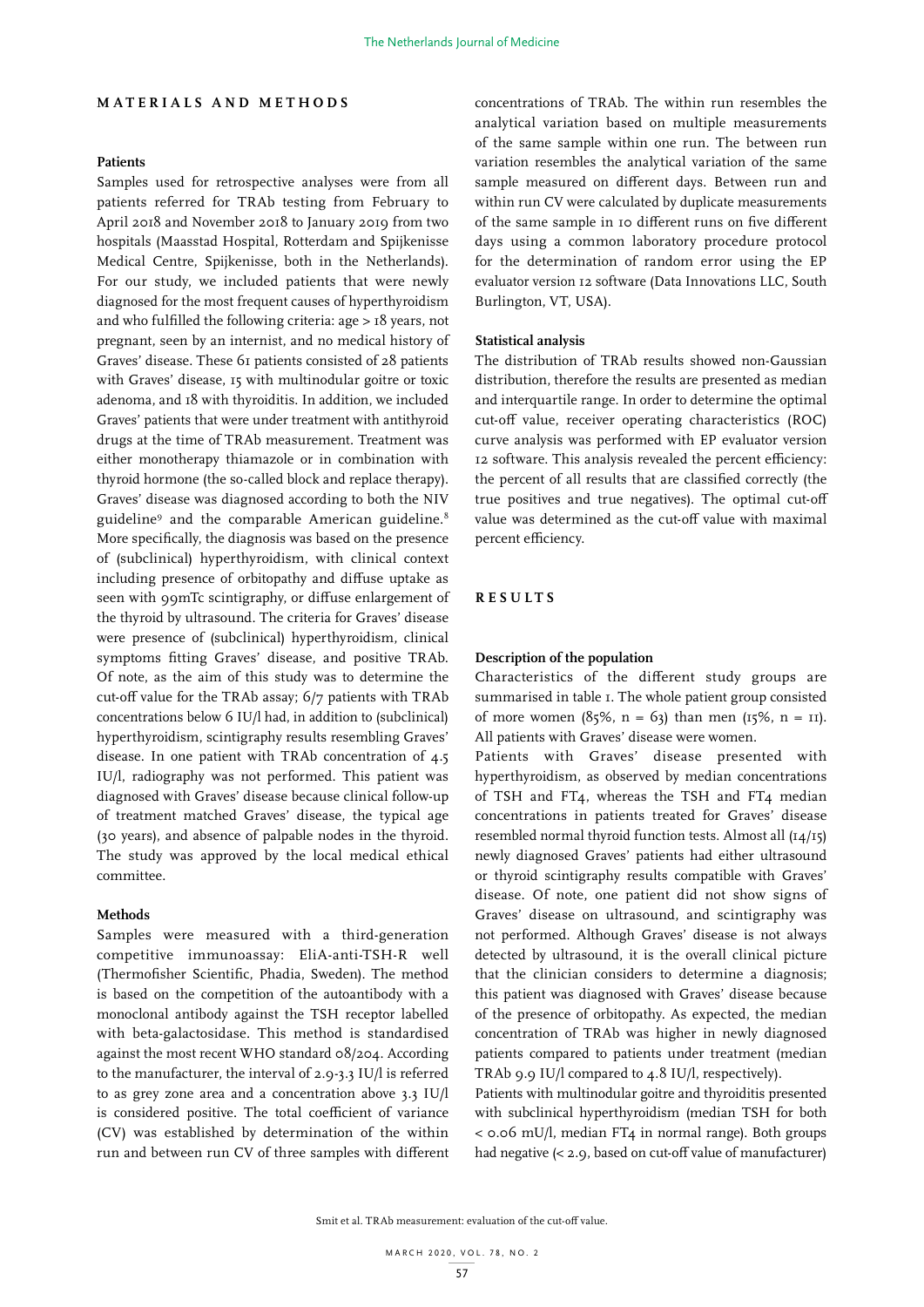| Table I. Characteristics of the study population                                                                                                         |                                                              |                                                                           |                                                                           |                                                                           |  |
|----------------------------------------------------------------------------------------------------------------------------------------------------------|--------------------------------------------------------------|---------------------------------------------------------------------------|---------------------------------------------------------------------------|---------------------------------------------------------------------------|--|
|                                                                                                                                                          | Group I<br><b>Graves</b><br>(untreated)                      | <b>Group II</b><br>Graves (under<br>treatment)                            | Group III<br><b>MNG/toxic</b><br>adenoma                                  | <b>Group IV</b><br>Thyroiditis                                            |  |
| $\mathbf n$                                                                                                                                              | 28                                                           | 13                                                                        | 15                                                                        | ${\bf 18}$                                                                |  |
| Gender (F/M)                                                                                                                                             | 28/0                                                         | 9/4                                                                       | 12/3                                                                      | 14/4                                                                      |  |
| Age (years)<br>$Mean \pm SD$<br>Min-max<br>Median<br>$1st$ -3 <sup>rd</sup> quartile                                                                     | $43 \pm 17$<br>18-77<br>40<br>31-57                          | $40 \pm 20$<br>18-82<br>33<br>23-52                                       | $62 \pm 20$<br>25-88<br>65<br>45-79                                       | $49 \pm 19$<br>29-92<br>47<br>$33 - 64$                                   |  |
| Laboratory evaluation                                                                                                                                    |                                                              |                                                                           |                                                                           |                                                                           |  |
| TSH (0.4-4.0 mU/l)<br>$Mean \pm SD$<br>Min-max<br>Median<br>$1^{\rm st}\text{-}3^{\rm rd}$ quartile                                                      | $0.06 \pm 0.26$<br>$< 0.01 - 1.4$<br>< 0.01<br>< 0.01 < 0.01 | $6.4 \pm 18.4$<br>$< 0.01 - 67.5$<br>1.1<br>$< 0.01\mbox{-}1.8$           | $0.6 \pm 1.3$<br>$< 0.01 - 3.8$<br>0.04<br>$0.02 - 0.36$                  | $7.2 \pm 23.6$<br>$< 0.01 - 18.4$<br>< 0.01<br>$< 0.01 - 0.33$            |  |
| FT4 (10-24 pmol/l)<br>$Mean \pm SD$<br>Min-max<br>Median<br>$1^{\rm st}\text{-}3^{\rm rd}$ quartile                                                      | $38.3 \pm 15.3$<br>12.4-75.4<br>35.0<br>28-47                | $20.9 \pm 13.6$<br>10.1-60.6<br>17.3<br>13.6-23.2                         | $21.3 \pm 12$<br>$11.3 - 43$<br>13.8<br>12.8-31.2                         | $33.1 \pm 33.1$<br>$3.6 - 99$<br>16.2<br>13.0-36.1                        |  |
| $TRAb \leq 3.3 \text{ [U/l]}$<br>$Mean \pm SD$<br>Min-max<br>Median<br>$1st - 3rd$ quartile                                                              | $13 \pm 11.5$<br>3.4-52<br>9.9<br>6.4-13.8                   | $12.2 \pm 18.6$<br>1.7-68<br>4.8<br>$3.7 - 6.9$                           | $3.2 \pm 1.5$<br>$1.5 - 6.1$<br>2.8<br>$2.3 - 3.7$                        | $2.6 \pm 0.7$<br>$1.5 - 3.7$<br>2.7<br>$2.3 - 3.1$                        |  |
| <b>Clinical evaluation</b>                                                                                                                               |                                                              |                                                                           |                                                                           |                                                                           |  |
| Thyroid status<br>Hyperthyroidism<br>Subclinical hyperthyroidism<br>Euthyroidism<br>(Subclinical) hypothyroidism                                         | 22<br>5<br>$\mathbf{1}$<br>$\boldsymbol{0}$                  | $\overline{4}$<br>$\sqrt{2}$<br>$\overline{4}$<br>$\overline{\mathbf{3}}$ | 5<br>$10\,$<br>$\boldsymbol{0}$<br>$\boldsymbol{0}$                       | 9<br>5<br>$\,1$<br>$\overline{\mathbf{3}}$                                |  |
| Radiology resembling Graves' disease<br>Echography positive*<br>Echography negative<br>Scintigraphy positive**<br>Scintigraphy negative<br>Not performed | $\mathbf{1}$<br>$\mathbf{1}$<br>13<br>$\mathbf{0}$<br>13     |                                                                           | $\boldsymbol{0}$<br>$\overline{4}$<br>$\boldsymbol{0}$<br>9<br>$\sqrt{2}$ | $\boldsymbol{0}$<br>6<br>$\mathbf{1}$<br>$\overline{4}$<br>$\overline{7}$ |  |
| Orbitopathy<br>Present<br>Absent                                                                                                                         | 6<br>22                                                      |                                                                           | $\mathbf{1}$<br>14                                                        | $\mathbf 0$<br>18                                                         |  |

\* Diffuse enlargement of the thyroid by ultrasound

\*\* Diffuse uptake seen on 99mTc scintigraphy

F = female; FT4 = free thyroid hormone; M = male; Min = minimum; Max = maximum; MNG = multinodular goitre; SD = standard deviation;

TRAb = thyrotropin receptor autoantibodies; TSH = thyroid stimulating hormone

median TRAb concentrations. When radiology was performed, almost all (22/23) had ultrasound or scintigraphy results not resembling Graves' disease. The patient that had a scintigraphy resembling Graves' disease had diffuse thyroid uptake of radioactive iodine. This image is typical for Graves' disease, but can also be seen for patients with thyroiditis. This patient had typical clinical symptoms resembling thyroiditis as within one month, the patient developed hypothyroidism. After half a year, the patient was symptom free with normal thyroid function.

## **Random error: coefficient of variance**

We determined the within run, between run, and total CV (Supplementary table 1). The CV increases with decreasing antibody concentrations, and is relatively high in the lower concentrations. The sample with a TRAb concentration of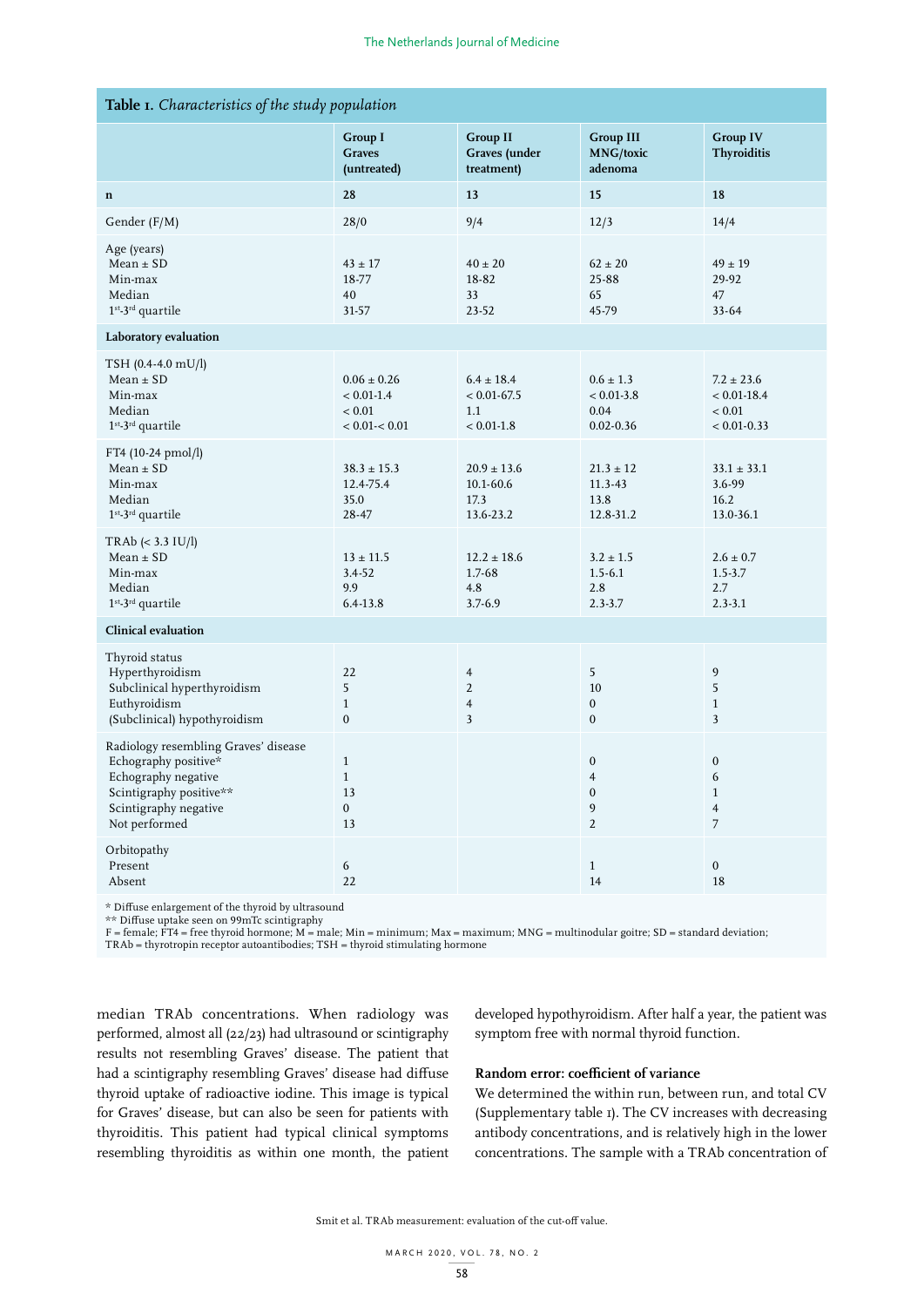# **Figure 2.** *TRAb concentration in the different patient groups*

*Dot plot depicting TRAb concentrations within each patient group. Threshold value represents the value as presented by the manufacturer (3.3 IU/l).*



2.2 IU/l had a total CV of 26.4%, whereas at 9.6 IU/l, the total CV was 16.7%. According to the manufacturer, the CV at the cut-off value 3.3 IU/l is 15%, but at 2.9 IU/l > 20%.

#### **TRAb assay: grey zone and cut-off value**

We analysed the TRAb concentration in all different patient groups (figure 2). When the manufacturer's cut-off value of

#### **Figure 3.** *ROC curve analysis*

*ROC curve analysis of 61 patients consisting of 28 patients with newly diagnosed Graves' disease, 15 patients with multinodular goitre and/or toxic adenoma, and 18 patients with thyroiditis. At a threshold value of 4.5 IU/l, the sensitivity is 96.4% and the specificity is 90.9%.*



 $MNG =$  multinodular goitre;  $N =$  number of patients; ROC = receiver operating characteristic

3.3 IU/l was used as positive for TRAb, all Graves' disease patients were positive for TRAb. Of all Graves' disease patients that received treatment (mostly block and replace treatment),  $85\%$  (n = 11) scored positive for antibodies. Median value of TRAb concentration of multinodular goitre and toxic adenoma patients was negative, 2.8 IU/l. However, four patients (27%) scored positive with TRAb

| Table 2. Number of patients in the different grey zones    |                                                             |                                                             |  |  |
|------------------------------------------------------------|-------------------------------------------------------------|-------------------------------------------------------------|--|--|
|                                                            | <b>TRAb</b> concentration range                             |                                                             |  |  |
|                                                            | $2.9 - 3.3$ IU/l<br>grey zone: manufacturer<br>(# patients) | $3.3 - 4.5$ IU/l<br>grey zone: our analysis<br>(# patients) |  |  |
| Non-Graves' disease:<br>MNG, toxic adenoma and thyroiditis |                                                             | 4                                                           |  |  |
| Newly diagnosed Graves' disease                            | $\Omega$                                                    |                                                             |  |  |
| <b>Total</b>                                               | 7                                                           | 5                                                           |  |  |

MNG = toxic multinodular goitre; TRAb = thyrotropin receptor autoantibodies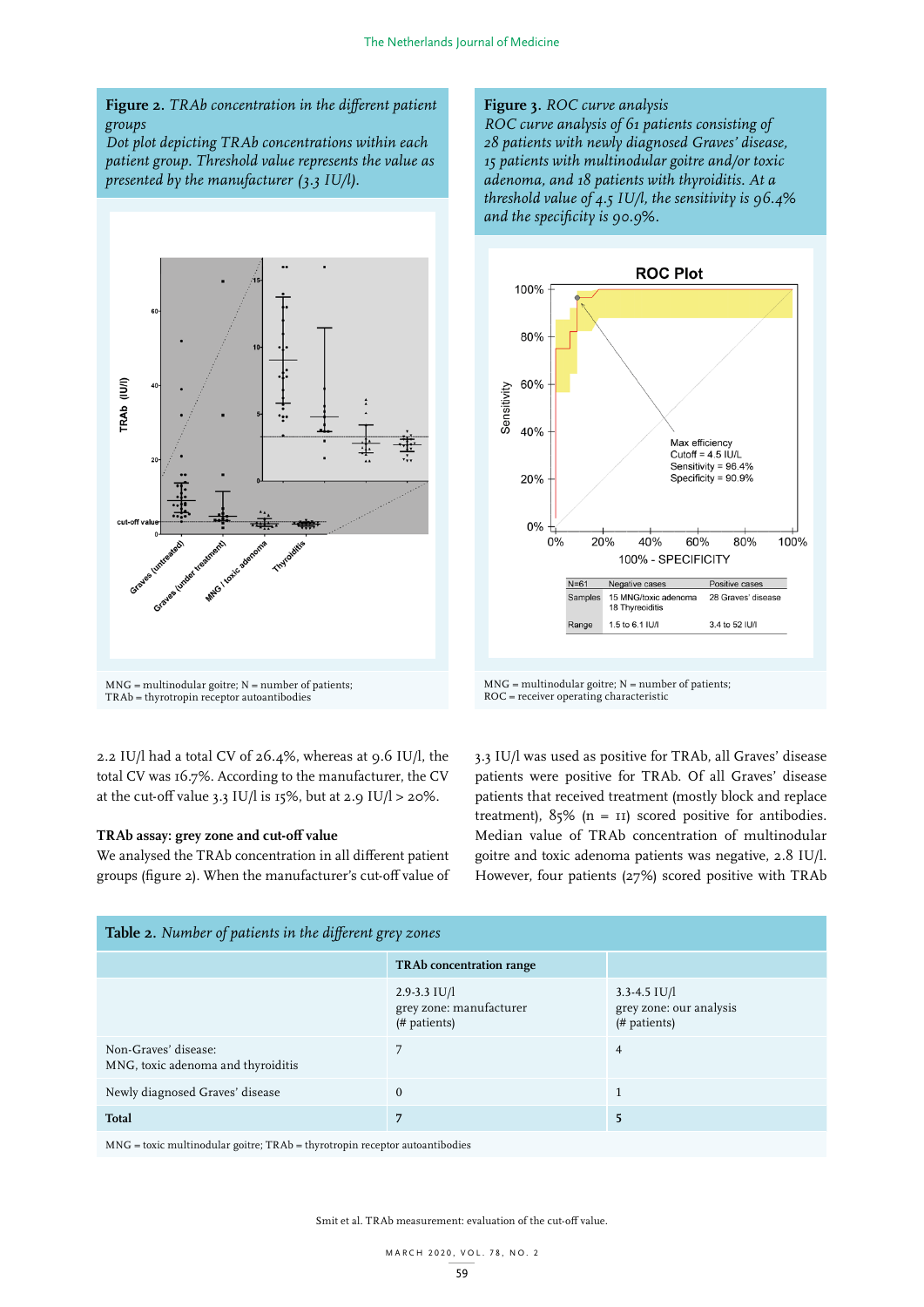| <b>Table 3.</b> Densitivity with specificity of IRAD measurement in inflerent cut-off runnes |                                      |                                      |             |             |
|----------------------------------------------------------------------------------------------|--------------------------------------|--------------------------------------|-------------|-------------|
|                                                                                              | <b>Negative TRAb</b><br>(# patients) | <b>Positive TRAb</b><br>(# patients) | Sensitivity | Specificity |
| TRAb cut-off value 2.9 IU/l                                                                  |                                      |                                      | 100         | 58          |
| Non-Graves' disease*                                                                         | 19                                   | 14                                   |             |             |
| Graves' disease**                                                                            | $\Omega$                             | 28                                   |             |             |
| TRAb cut-off value 3.3 IU/l                                                                  |                                      |                                      | 100         | 79          |
| Non-Graves' disease*                                                                         | 26                                   | 7                                    |             |             |
| Graves' disease**                                                                            | $\mathbf{0}$                         | 28                                   |             |             |
| TRAb cut-off value 4.5 IU/l                                                                  |                                      |                                      | 96          | 91          |
| Non-Graves' disease*                                                                         | 30                                   | $\overline{3}$                       |             |             |
| Graves' disease**                                                                            | $\mathbf{1}$                         | 27                                   |             |             |
|                                                                                              |                                      |                                      |             |             |

# **Table 3.** *Sensitivity and specificity of TRAb measurement at different cut-off values*

\* MNG, toxic adenoma or thyroiditis

\*\* newly diagnosed Graves' disease TRAb = thyrotropin receptor autoantibodies

**Figure 4.** *ROC curve analysis including patients* 

*under treatment. ROC curve analysis of 74 patients where Graves' patients that were under treatment at the time of TRAb measurement were included in the positive cases. The study population consisted of 28 patients with newly diagnosed Graves' disease, 13 patients with Graves' disease under treatment, 15 patients with multinodular goitre and/or toxic adenoma, and 18 patients with thyroiditis.*





concentration ranging from 4.2-6.1 IU/l. One possibility might be that these patients have a combination of multinodular goitre and Graves' disease. Of all thyroiditis patients, the majority (16/18) had negative TRAb, whereas 11% (2/18) scored positive for antibodies. However, TRAb concentration was relatively low (TRAb concentration of 3.4 and 3.7 IU/l, respectively).

All data from the patient groups, excluding Graves' disease patients under treatment, were plotted in an ROC curve. ROC curve analysis showed that the most accurate threshold value for this cohort is  $4.5$  IU/l (figure 3). This cut-off value is higher than the threshold value proposed by the manufacturer, implying that the upper limit of the grey zone should be 4.5 IU/l instead of 3.3 IU/l. Of note, none of the Graves' patients were in the grey zone defined by the manufacturer, whereas 1/5 patients had Graves' disease in the newly defined grey zone (table 2).

We determined the sensitivity and specificity of the different cut-off values: 2.9 IU/l (lower limit of the grey zone proposed by the manufacturer), 3.3 IU/l (cut-off for positivity of the manufacturer), and 4.5 IU/l (cut-off for positivity based on our study population). Applying a cut-off value of 4.5 resulted in a sensitivity of 96% and specificity of 91%, compared to a sensitivity of 100% and a specificity of 79% when the cut-off value of 3.3 IU/l was used (table 3).

The influence of including patients under treatment on the cut-off value was determined by adding patients under treatment to the group of newly diagnosed Graves' patients. This revealed a cut-off value of 3.4 IU/l, comparable to the one established by the manufacturer (figure 4).

One important issue is that, four patients with multinodular goitre, had positive TRAb concentrations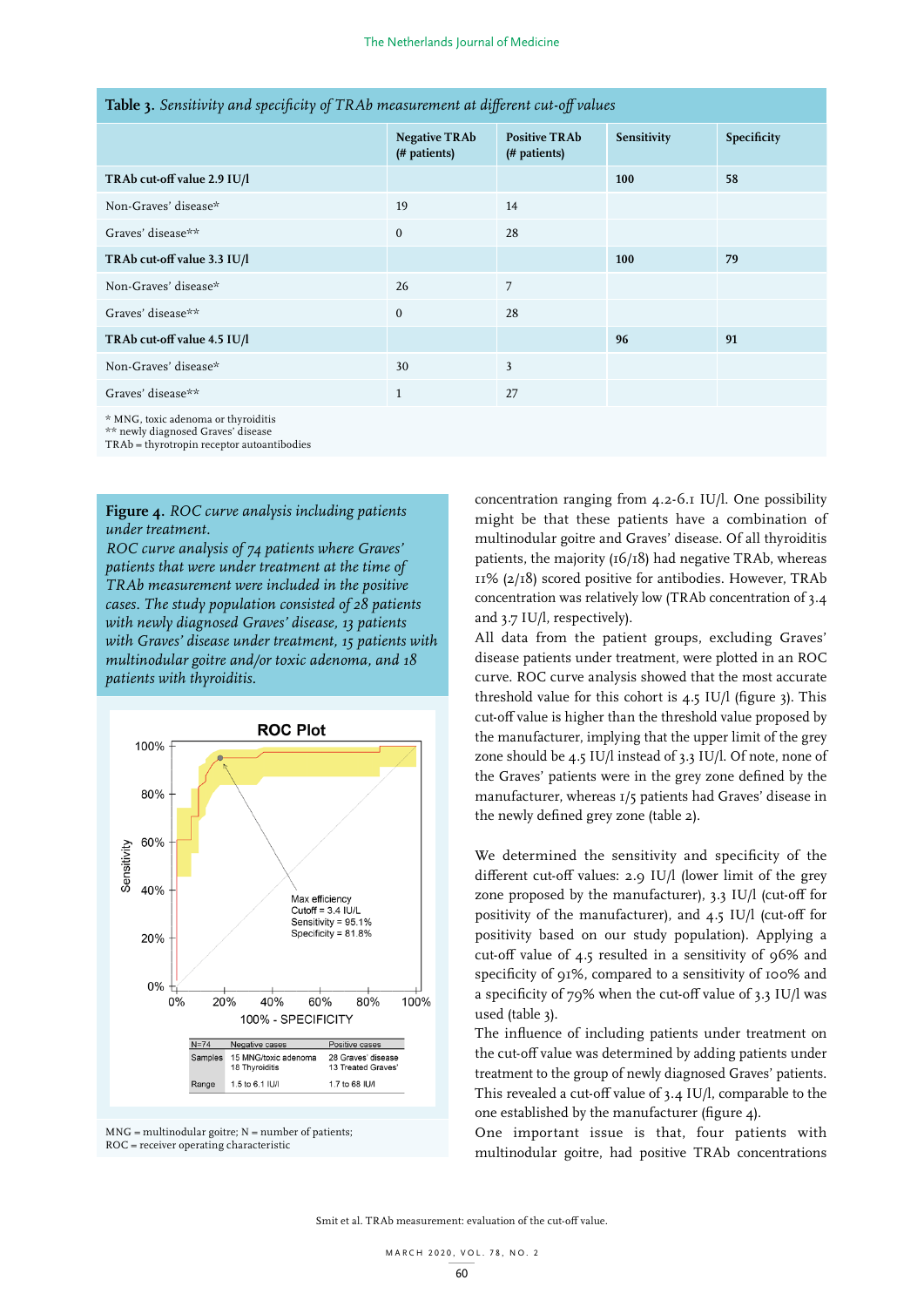which could be explained by the co-existence of Graves' disease. TRAb concentrations of these patients ranged from 4.2 to 6.1 IU/l. This is in agreement with data from another study, where several patients with MNG scored positive for TRAb.17 To exclude that the cut-off value was influenced by these four patients, we repeated the ROC curve analysis without these four patients. This did not change the cut-off value of 4.5 IU/l (Supplementary figure 1A). Analysis of the data with these four patients in the Graves' disease group however, revealed a cut-off value of 4.2 IU/l (Supplementary figure 1B). This cut-off value is still higher than that established by the manufacturer. Overall, the grey zone area and the cut-off value based on newly diagnosed Graves' patients is higher in this patient cohort than the one from the manufacturer.

#### **DISCUSSION**

As shown in this study, TRAb is clearly increased in untreated Graves' patients, lower in treated Graves' patients, and marginally increased or even absent in patients with multinodular goitre and thyroiditis. Our analysis revealed that excluding patients under treatment results in a higher cut-off value for TRAb positivity (4.5 IU/l compared to 3.3 IU/l, as recommended by the manufacturer). As TRAb concentrations are primarily used to establish the diagnosis of Graves' disease, extending the grey zone to 4.5 IU/l is probably more appropriate and will more accurately discriminate between Graves' disease and non-Graves' disease causes of hyperthyroidism.

Reference values are usually established by measuring samples in a group of ostensibly healthy individuals according to laboratory guidelines,<sup>18</sup> which recommends inclusion of > 120 people per group. However, this is not feasible for all patient categories. Therefore, laboratories sometimes try to calculate their cut-off values based on method comparison studies. In less well-standardised tests this is more challenging. Moreover, here the clinical application and discriminating capability of the test to differentiate between different causes of hyperthyroidism is more relevant. Therefore, ROC curve analysis was applied as was performed in previous studies.

Our analysis revealed a cut-off value of 4.5 IU/l, with 96% sensitivity and 91% specificity. The sensitivity and specificity are comparable to other assays,<sup>19</sup> whereas the cut-off value of 3.3 IU/l proposed by the manufacturer had 79% specificity, much lower compared to other assays.19 Of note, the cut-off value of 3.3 IU/l had 100% sensitivity. However, although extremely rare, some Graves' patients have negative TRAb concentrations, sometimes even below 2.9 IU/l.<sup>20</sup> Therefore, aiming for a cut-off level with 100% sensitivity is not favourable. Extending the grey zone is

agreement with findings of another study by Villalta et al. that identified a cut-off value of  $3.8$  IU/l.<sup>21</sup>

As mentioned above, the manufacturer determined the threshold in an internal study ( $n = 400$ , including patients with Graves' disease, Hashimoto's thyroiditis, non-autoimmune thyroid diseases, and a variety of non-thyroid diseases).<sup>14</sup> The group of Graves' patients consisted of a mixture of patients that were newly diagnosed and patients under treatment. Of note, in our study population, if we combine treated and newly diagnosed Graves' patients, the cut off value was 3.4 IU/l, comparable to the manufacturer's (figure 4). As shown in figure 2 and consistent with other studies,<sup>15</sup> patients under treatment have lower antibody concentrations, suggesting a possible explanation for the observed difference in cut-off values found by Villalta et al. and us, compared to the manufacturer's cut-off. One advantage of implementing a higher cut-off value is that the variance around the threshold concentration will be lower as the CV decreases with increasing antibody concentrations. This is important as measurements with a concentration near the threshold value should be as precise as possible to limit the number of false positives and false negatives. In this study, we have shown that the analysed assay (Thermofisher Scientific, Phadia) has a relatively high CV, with CV > 20% at a concentration below the threshold. Using the reported variation by the manufacturer, 15% at cut-off value, this means that cut-off value of 3.3 IU/l can range from  $\sim$  2.3-4.3 IU/l (95% confidence interval). This is also important as some patients with thyroiditis had positive TRAb. However, these patients showed TRAb concentrations within in the 95% confidence interval of the cut-off value. Therefore, the positive results of these patients with thyroiditis are uncertain because of the measurement variation.

The complexity of the diagnosis of Graves' disease includes two aspects. First, the absence of consistent recommendations on how to diagnose Graves' disease. Second, clinical symptoms and imaging tools cannot always solely be used to diagnose Graves' disease and there is no single feature to discriminate Graves' disease from other causes of hyperthyroidism. For example, diffuse uptake on a scintigraphy fits the diagnosis of Graves, whereas this feature can also resemble recovering thyroiditis. Therefore, it is the clinician's overall judgement - which can include clinical follow up - that determines the diagnosis. The difficulty to discriminate Graves' disease from other causes of hyperthyroidism underscores the importance of TRAb measurements. Along those lines, this also emphasises the importance of using correct cut-off values for TRAb assays, as most diagnoses in clinical practice are dependent on the outcome of this assay.

One limitation of this study is that, as arguments for diagnosis may include positive TRAb, selection bias cannot be excluded. However, 6/7 patients with antibody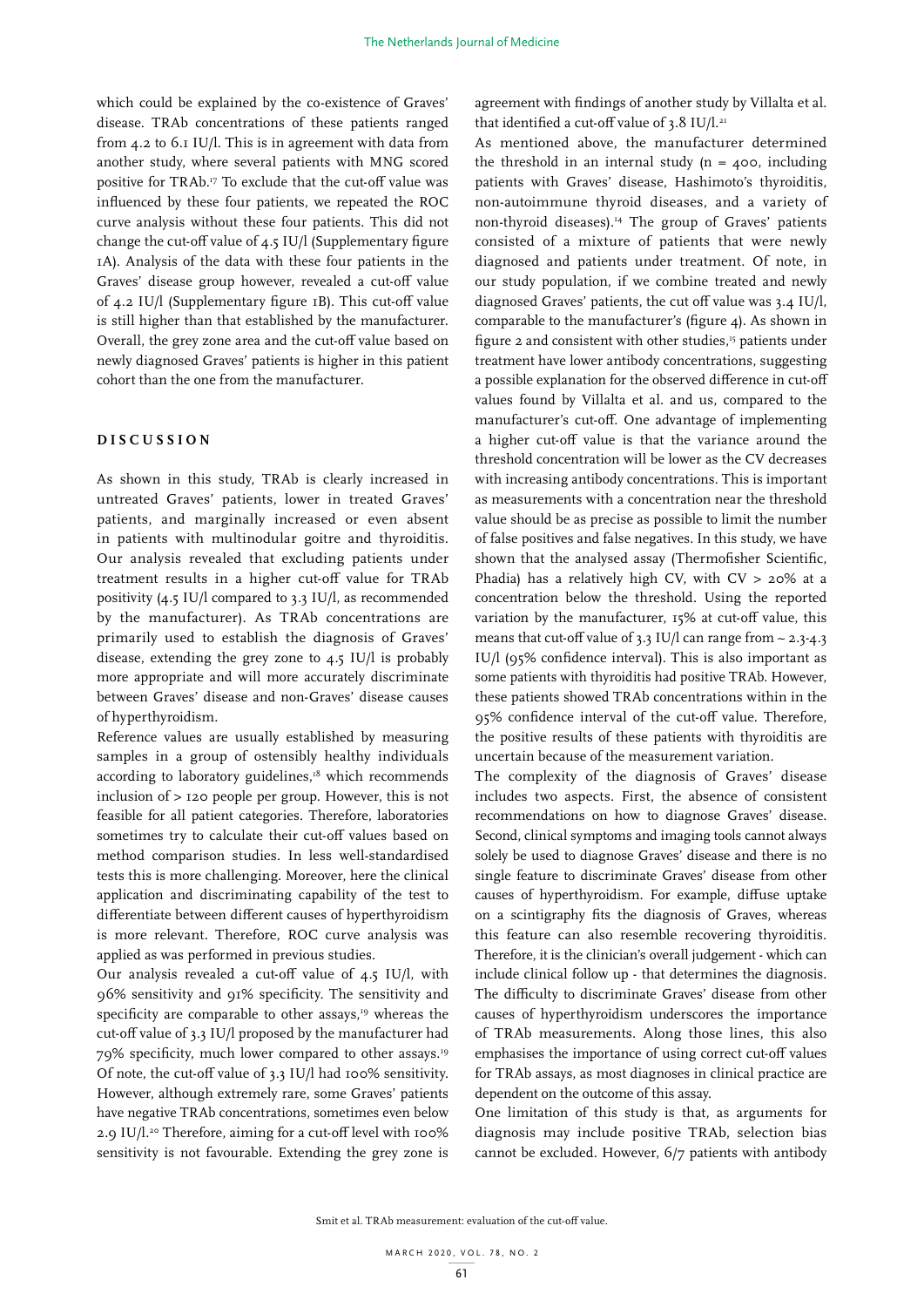concentrations below 6.0 IU/l showed radiography results resembling Graves' disease. Another question that arises is: which assay should be used to measure TRAb? Assays that measure TRAb are mainly divided into three categories: 1) competitive immunoassays are assays in which the autoantibodies in the patient's serum compete with either recombinant TSH or a monoclonal antibody against the TSH receptor. Within this assay group, different generations exist and all cannot discriminate between stimulating and blocking antibodies. Of note, this leads to one limitation of this assay category: if another cause of hyperthyroidism is present, there is a possibility of misdiagnosing Graves' disease in a patient with blocking antibodies. 2) Bioassays in which cyclic adenosine monophosphate production is detected upon incubation with a patient's serum. These assays specifically measure stimulating antibodies, not blocking antibodies. 3) Recently developed bridge immunoassays are assays designed to specifically measure stimulating antibodies. As hyperthyroidism in Graves' disease is caused by stimulating antibodies one could argue that the novel bridge assays are best to use.<sup>22</sup> However, bridge assays cannot be used for all patient groups. For example, in pregnant women, presence of TRAb predicts the chance of thyroid dysfunction in the foetus.4 In this specific setting, blocking antibodies are also relevant since they can cause hypothyroidism of the foetus. Another complicating factor is that it is possible that patients switch between stimulating and blocking antibodies.<sup>23</sup> Therefore, it is not recommended to measure only stimulating antibodies in patients with known stimulating antibodies.

When using guidelines, it is important to realise that thresholds mentioned in these guidelines cannot be

#### **REFERENCES**

- 1. Smith TJ, Hegedus L. Graves' Disease. N Engl J Med. 20160;375:1552-65.
- 2. Tozzoli R, Bizzaro N. Harmonization in autoimmune thyroid disease diagnostics. Clin Chem Lab Med. 2018;56:1778-82.
- 3. Diana T, Olivo PD, Kahaly GJ. Thyrotropin Receptor Blocking Antibodies. Horm Metab Res. 2018; 50:853-62.
- 4. Barbesino G, Tomer Y. Clinical review: Clinical utility of TSH receptor antibodies. J Clin Endocrinol Metab. 2013;98:2247-55.
- 5. Frohlich E, Wahl R. Thyroid Autoimmunity: Role of Anti-thyroid Antibodies in Thyroid and Extra-Thyroidal Diseases. Front Immunol. 2017;8:521.
- 6. Saravanan P, Dayan CM. Thyroid autoantibodies. Endocrinol Metab Clin North Am. 2001; 30:315-37, viii.
- 7. Zophel K, Roggenbuck D, Schott M. Clinical review about TRAb assay's history. Autoimmun Rev. 2010;9:695-700.
- 8. Ross DS, Burch HB, Cooper DS, et al. 2016 American Thyroid Association Guidelines for Diagnosis and Management of Hyperthyroidism and Other Causes of Thyrotoxicosis. Thyroid. 2016; 26:1343-421.
- NIV. Richtlijn Schildklierfunctiestoornissen. 2012 [Assessed on 27<sup>th</sup> of July 2019]. Available from: https://www.internisten.nl/sites/internisten. nl/files/uploads/le/yt/leytn7i-H0Cwudu3Yz4oOg/Conceptrichtlijn\_2012\_ Schildklierfunctiestoornissen-2012.pdf

applied uniformly by all laboratories. For example, the Dutch guideline for obstetrics and gynaecology recommends monitoring of the foetus when TRAb concentrations in pregnancy are above  $5$ -10 IU/l.<sup>10</sup> This threshold is based on a method from the 1990s that is no longer widely used in the Netherlands. As explained above, different assays are not comparable. The international guideline recommends monitoring when the TRAb concentration is more than 2-3-fold above the threshold.<sup>11</sup> This type of recommendation is more suitable; however, any new assay requires determination of relevant cut-off values for different patient groups. Reference values cannot be calculated from another method by a simple formula due to lack of standardisation among assays.

In conclusion, the cut-off value of a TRAb assay should be based solely on newly diagnosed patients, excluding patients under treatment. For this immunoassay, the grey zone proposed by the manufacturer should probably be extended in untreated Graves' patients. Lastly, clinical context and expertise of the clinician remain crucial in the workup of patients with possible Graves' disease.

## **ACKNOWLEDGEMENTS**

The authors thank G. Verloop and K. v.d. Laan for their contribution to the TRAb measurements.

## **DISCLOSURES**

All authors declare no conflicts of interest. No funding or financial support was received.

- 10. NVOG. Richtlijn schildklier en zwangerschap. 2010. [Assessed on 27<sup>th</sup> of July 2019] Available from: https://www.nvog.nl/wp-content/ uploads/2017/12/Schildklier-en-zwangerschap-2.0-04-06-2010.pdf
- 11. De Groot L, Abalovich M, Alexander EK, et al. Management of thyroid dysfunction during pregnancy and postpartum: an Endocrine Society clinical practice guideline. J Clin Endocrinol Metab. 2012;97:2543-565.
- 12. Massart C, d'Herbomez M. Thyroid-stimulating hormone receptor antibody assays: recommendation for correct interpretation of results in Graves disease. Clin Chem. 2013;59:855.
- 13. Pedersen IB, Handberg A, Knudsen N, Heickendorff L, Laurberg P. Assays for thyroid-stimulating hormone receptor antibodies employing different ligands and ligand partners may have similar sensitivity and specificity but are not interchangeable. Thyroid. 2010;20:127-33.
- 14. Internal study by ThermoFisher.
- 15. Laurberg P, Wallin G, Tallstedt L, Abraham-Nordling M, Lundell G, Torring O. TSH-receptor autoimmunity in Graves' disease after therapy with anti-thyroid drugs, surgery, or radioiodine: a 5-year prospective randomized study. Eur J Endocrinol. 2008;158:69-75.
- 16. Hesarghatta Shyamasunder A, Abraham P. Measuring TSH receptor antibody to influence treatment choices in Graves' disease. Clin Endocrinol (Oxf). 2017;86:652-7.

Smit et al. TRAb measurement: evaluation of the cut-off value.